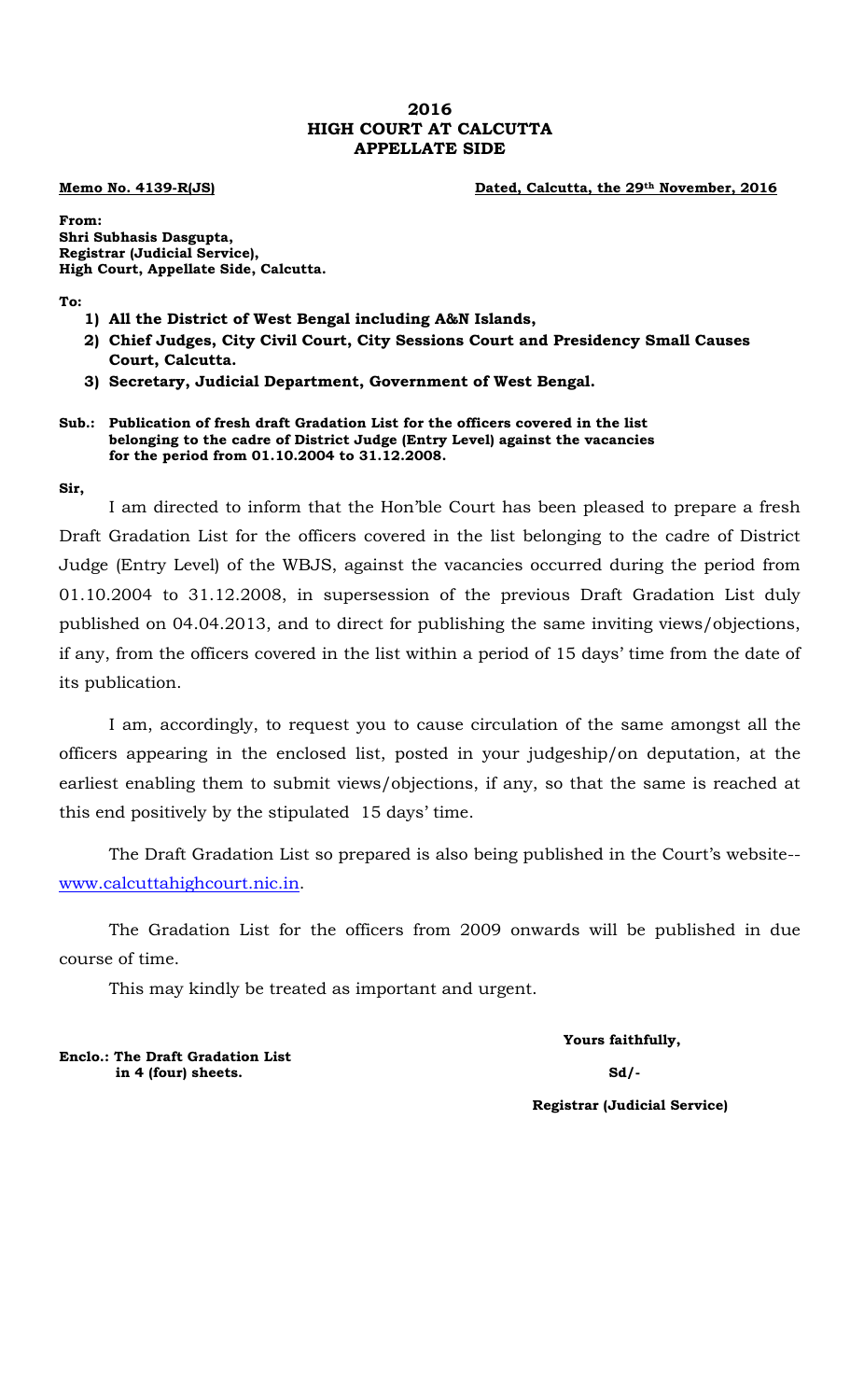## **DRAFT GRADATION LIST OF THE OFFICERS BELONGING TO THE CADRE OF DISTRICT JUDGE (ENTRY LEVEL) OF THE WBJS AGAINST THE VACANCIES OCCURRED FROM 01.10.2004 TO 31.12.2008, IN SUPERSESSION OF EARLIER DRAFT GRADATION LIST PUBLISHED ON 04.04.2013.**

| SI.<br>No.        | Name of the Officers      | Reasons of occurrence of vacancy,<br>viz. Date of Retirement (R)/<br>Elevation (E)/ Death of the Officer<br>(D)/ Voluntary Retirement (VR)/<br><b>Compulsory Retirement (CR)</b> | Date of<br>occurrence of<br>vacancy | <b>Merit Position as per</b><br>A.O. | <b>Batch</b> | Remark                          |
|-------------------|---------------------------|----------------------------------------------------------------------------------------------------------------------------------------------------------------------------------|-------------------------------------|--------------------------------------|--------------|---------------------------------|
| 1.                | Sri Ananta Kumar Kapri    | Due to retirement of Sri Rabi Dulal<br>Kundu w.e.f. 31.10.2004                                                                                                                   | 01.11.2004                          | NP / 1st / 2009                      | 1986         | Retired on 31.01.2015           |
| 2.                | Sri Samar Ray             | Due to retirement of Sri Haraprosad<br>Chattopadhyay w.e.f. 30.11.2004                                                                                                           | 01.12.2004                          | NP / 2nd / 2009                      | 1986         | Retired on 31.03.2014           |
| 3.                | Sri Madhusudan Dutta      | Due to retirement of Sri Priyabrata<br>Ghosh w.e.f. 30.11.2004                                                                                                                   | 01.12.2004                          | NP / 3rd / 2009                      | 1986         | Retired on 30.06.2016           |
| 4.                | Sri Suranjan Kundu        | Due to retirement of Sri Alokendu<br>Mukherjee w.e.f. 30.11.2004                                                                                                                 | 01.12.2004                          | NP / 4th / 2009                      | 1986         |                                 |
| $\overline{5}$ .  | Sri Debasish Bhattacharya | Due to retirement of Sri Santi Kumar<br>Dutta w.e.f. 31.12.2004                                                                                                                  | 01.01.2005                          | NP / 7th / 2009                      | 1986         | Retired on 31.12.2011           |
| 6.                | Sri Sudip Niyogi          | Due to retirement of Sri Tushar<br>Kanti Palodhi w.e.f. 31.12.2004                                                                                                               | 01.01.2005                          | NP / 10th / 2009                     | 1986         |                                 |
| 7.                | Sri Kundan Kumar Kumai    | Due to retirement of Sri Piyari Lal<br>Dutta w.e.f. 31.01.2005                                                                                                                   | 01.02.2005                          | NP / 12th / 2009                     | 1986         |                                 |
| 8.                | Sri Chakar Lal Sinha      | Due to retirement of Sri Alok Kumar<br>Das w.e.f. 31.01.2005                                                                                                                     | 01.02.2005                          | NP / 13th / 2009                     | 1986         |                                 |
| 9.                | Sri Biswnath Konar        | Due to retirement of Sri Sujit Nandy<br>w.e.f. 31.01.2005                                                                                                                        | 01.02.2005                          | NP / 22 <sup>nd</sup> / 2009         | 1986         | Retired on 30.04.2014           |
| 10.               | Md. Muizzuddeen           | Due to retirement of Sri Sailen<br>Mukherjee w.e.f. 31.01.2005                                                                                                                   | 01.02.2005                          | NP / 23rd / 2009                     | 1986         |                                 |
| 11.               | Sri Bibekananda Pramanik  | Due to retirement of Sri Sushil<br>Bhattacharjee w.e.f. 31.01.2005                                                                                                               | 01.02.2005                          | NP / 26th / 2009                     | 1986         | Retired on 31.03.2015           |
| $\overline{12}$ . | Smt. Madhumati Mitra      | Due to voluntary retirement of Sri<br>Dipak Shyam Ray w.e.f. 31.01.2005                                                                                                          | 01.02.2005                          | NP / 5th / 2009                      | 1987         |                                 |
| 13.               | Sri Subhasis Dasgupta     | Due to retirement of Sri K.K. Bakshi<br>w.e.f. 31.01.2005                                                                                                                        | 01.02.2005                          | NP /6th /2009                        | 1987         |                                 |
| 14.               | Sri Partha Pratim Roy     | Due to retirement of Sri Sagar Nath<br>Ghosh w.e.f. 28.02.2005                                                                                                                   | 01.03.2005                          | NP / 11th / 2009                     | 1987         | <b>Took VR on</b><br>05.09.2015 |
| 15.               | <b>Syed Nurul Hossain</b> | Due to retirement of Sri Basudeb<br>Majumdar w.e.f. 30.04.2005                                                                                                                   | 01.05.2005                          | NP / 14th / 2009                     | 1987         |                                 |
| 16.               | Sri Partha Lahiri         | Due to retirement of Sri Anup Barua<br>w.e.f. 30.04.2005                                                                                                                         | 01.05.2005                          | NP / 16th / 2009                     | 1987         |                                 |
| 17.               | Sri Rabindra Nath Samanta | Due to retirement of Sri Anup Kr.<br>Mukherjee w.e.f. 31.07.2005                                                                                                                 | 01.08.2005                          | NP / 17th / 2009                     | 1987         |                                 |
| 18.               | Sri Buddheswar Mahanti    | Due to retirement of Smt. Chitra<br>Biswas w.e.f. 31.08.2005                                                                                                                     | 01.09.2005                          | NP / 18th / 2009                     | 1987         |                                 |
| 19.               | Sri Debabrata Sinha       | Due to retirement of Sri Alok Kr.<br>Mukherjee w.e.f. 30.09.2005                                                                                                                 | 01.10.2005                          | NP / 19th / 2009                     | 1987         |                                 |
| 20.               | Sri Biswanath Dey         | Due to retirement of Sri Samarendra<br>Nath Dutta w.e.f. 31.10.2005                                                                                                              | 01.11.2005                          | NP / 20th / 2009                     | 1987         | Retired on 28.02.2014           |
| 21.               | Sri Jamejoy Patra         | Due to retirement of Sri Kinkar Ch.<br>Roy w.e.f. 31.10.2005                                                                                                                     | 01.11.2005                          | NP / 24th / 2009                     | 1987         | Retired on 31.01.2016           |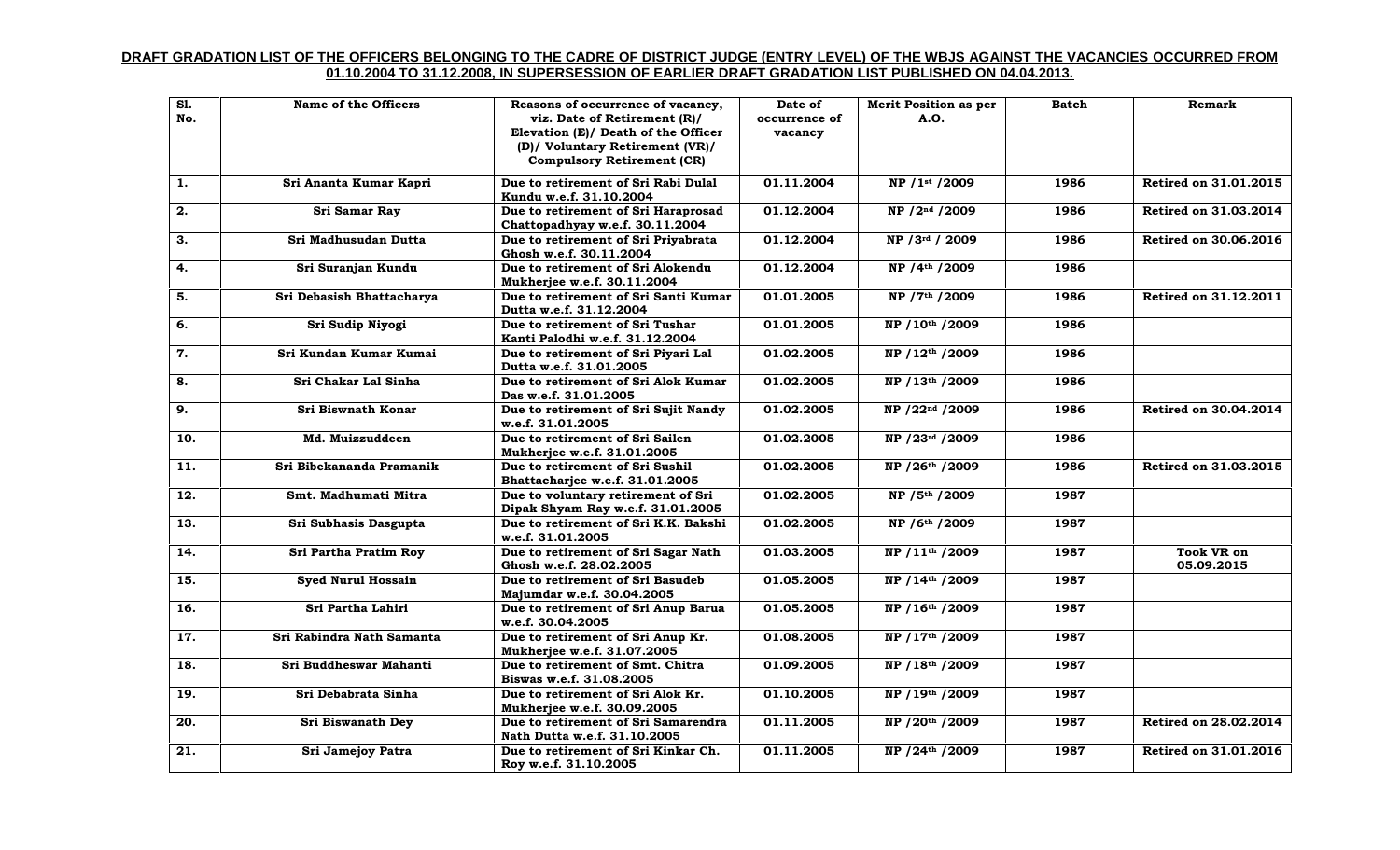| <b>S1.</b><br>No. | Name of the Officer           | Reasons of occurrence of vacancy,<br>viz. Date of Retirement (R)/<br>Elevation (E)/ Death of the Officer | Date of<br>occurrence of<br>vacancy | Merit Position as per<br>A.O.    | <b>Batch</b> | <b>Remarks</b>                  |
|-------------------|-------------------------------|----------------------------------------------------------------------------------------------------------|-------------------------------------|----------------------------------|--------------|---------------------------------|
|                   |                               | (D)/ Voluntary Retirement (VR)/<br><b>Compulsory Retirement (CR)</b>                                     |                                     |                                  |              |                                 |
| 22.               | Sri Paban Kumar Mondal        | Due to retirement of Sri Sukhlal<br>Biswas w.e.f. 31.10.2005                                             | 01.11.2005                          | NP / 8th / 2009                  | 1988         |                                 |
| 23.               | Sri Asutosh Kar               | Due to retirement of Sk. Abdul<br>Mannan w.e.f. 30.11.2005                                               | 01.12.2005                          | NP / 9th / 2009                  | 1988         |                                 |
| 24.               | Sri Asit Kumar Dey            | Due to retirement of Sri Dilip Kumar<br>Basu w.e.f. 30.11.2005                                           | 01.12.2005                          | NP / 15th / 2009                 | 1988         | <b>Took VR on</b><br>05.01.2016 |
| 25.               | Sri Goutam Sengupta           | Due to retirement of Sahad Ahmed<br>w.e.f. 31.01.2006                                                    | 01.02.2006                          | NP / 21st / 2009                 | 1988         |                                 |
| 26.               | Sri Manojit Mondal            | Due to retirement of Sri Tapas Basu<br>w.e.f. 31.01.2006                                                 | 01.02.2006                          | NP / 25th / 2009                 | 1988         |                                 |
| 27.               | Sri Sukdev Singh Anand        | Due to retirement of Sri Sarat<br>Chandra Misra w.e.f. 31.01.2006                                        | 01.02.2006                          | LCE / $4th$ / 2009               | 1985         | Retired on 31.07.2014           |
| 28.               | Smt. Kesang Doma Bhutia       | Due to compulsory retirement of Sri<br>Subir Guha w.e.f. 23.02.2006                                      | 24.02.2006                          | LCE / 5th / 2009                 | 1988         |                                 |
| 29.               | Sri Debasish Mukhopadhyay     | Due to voluntary retirement of Smt.<br>Nihar Chakraborty w.e.f. 15.03.2006                               | 16.03.2006                          | LCE $/ 2^{nd} / 2009$            | 1989         |                                 |
| 30.               | Sri Bibek Chaudhury           | Due to retirement of Sri Milan<br>Chatterjee w.e.f. 31.03.2006                                           | 01.04.2006                          | LCE / 3rd / 2009                 | 1989         |                                 |
| 31.               | Smt. Suvra Ghosh              | Due to retirement of Md.<br>Hesamuddin w.e.f. 31.03.2006                                                 | 01.04.2006                          | LCE $/ 1$ <sup>st</sup> $/ 2009$ | 1992         |                                 |
| 32.               | Sri Sujit Kumar Das           | Due to retirement of Sri Ranjit<br>Kumar Dutta Chowdhury w.e.f.<br>31.03.2006                            | 01.04.2006                          | NP / 32 <sup>nd</sup> /2009      | 1985         | Retired on 31.08.2012           |
| 33.               | Sri Sankar Nath Das           | Due to retirement of Sri Sukumar<br>Chakraborty w.e.f. 30.04.2006                                        | 01.05.2006                          | NP / 27th / 2009                 | 1986         | Retired on 31.10.2011           |
| 34.               | Sri Baidya Nath Bhaduri       | Due to retirement of Sri Paresh Ch.<br>Barman w.e.f. 31.05.2006                                          | 01.06.2006                          | NP / 30th / 2009                 | 1986         |                                 |
| 35.               | Sri Jayatendra Chandra Maulik | Due to retirement of Sri Sunil Behari<br>Mitra w.e.f. 31.05.2006                                         | 01.06.2006                          | NP / 31st / 2009                 | 1986         | Retired on 31.05.2011           |
| 36.               | Sri Somenath Bandyopadhyay    | Due to voluntary retirement of Sri<br>Birendra Nath Das w.e.f. 19.06.2006                                | 20.06.2006                          | NP / 38th / 2009                 | 1986         |                                 |
| 37.               | Sri Debdas Sarkar             | Due to elevation of Sri Prabuddha<br>Sankar Banerjee w.e.f. 22.06.2006                                   | 23.06.2006                          | NP / 42 <sup>nd</sup> /2009      | 1986         | <b>Retired on 31.07.2014</b>    |
| 38.               | Md. Amzad Hossain             | Due to elevation of Sri Tapan<br>Mukherjee w.e.f. 22.06.2006                                             | 23.06.2006                          | NP / 43rd / 2009                 | 1986         | Retired on 31.03.2013           |
| 39.               | Sri Kamal De                  | Due to elevation of Sri Arunabha<br>Basu w.e.f. 22.06.2006                                               | 23.06.2006                          | NP / 34th / 2009                 | 1987         | <b>Took VR on</b><br>07.07.2015 |
| 40.               | Smt. Krishna Poddar           | Due to elevation of Shri Kalidas<br>Mukherjee w.e.f. 22.06.2006                                          | 23.06.2006                          | NP / 36th / 2009                 | 1987         | Retired on 29.02.2016           |
| 41.               | Sri Subal Kumar Khamari       | Due to elevation of Sri Manik Mohan<br>Sarkar w.e.f. 22.06.2006                                          | 23.06.2006                          | NP / 37th / 2009                 | 1987         |                                 |
| 42.               | Sri Debi Prasad Mallik        | Due to elevation of Sri Rudrendra<br>Nath Banerjee w.e.f. 22.06.2006                                     | 23.06.2006                          | NP / 39th / 2009                 | 1987         | Retired on 31.03.2012           |
| 43.               | Sri Animesh Chakraborti       | Due to elevation of Sri Tapas Kumar<br>Giri w.e.f. 22.06.2006                                            | 23.06.2006                          | NP / 44th / 2009                 | 1987         |                                 |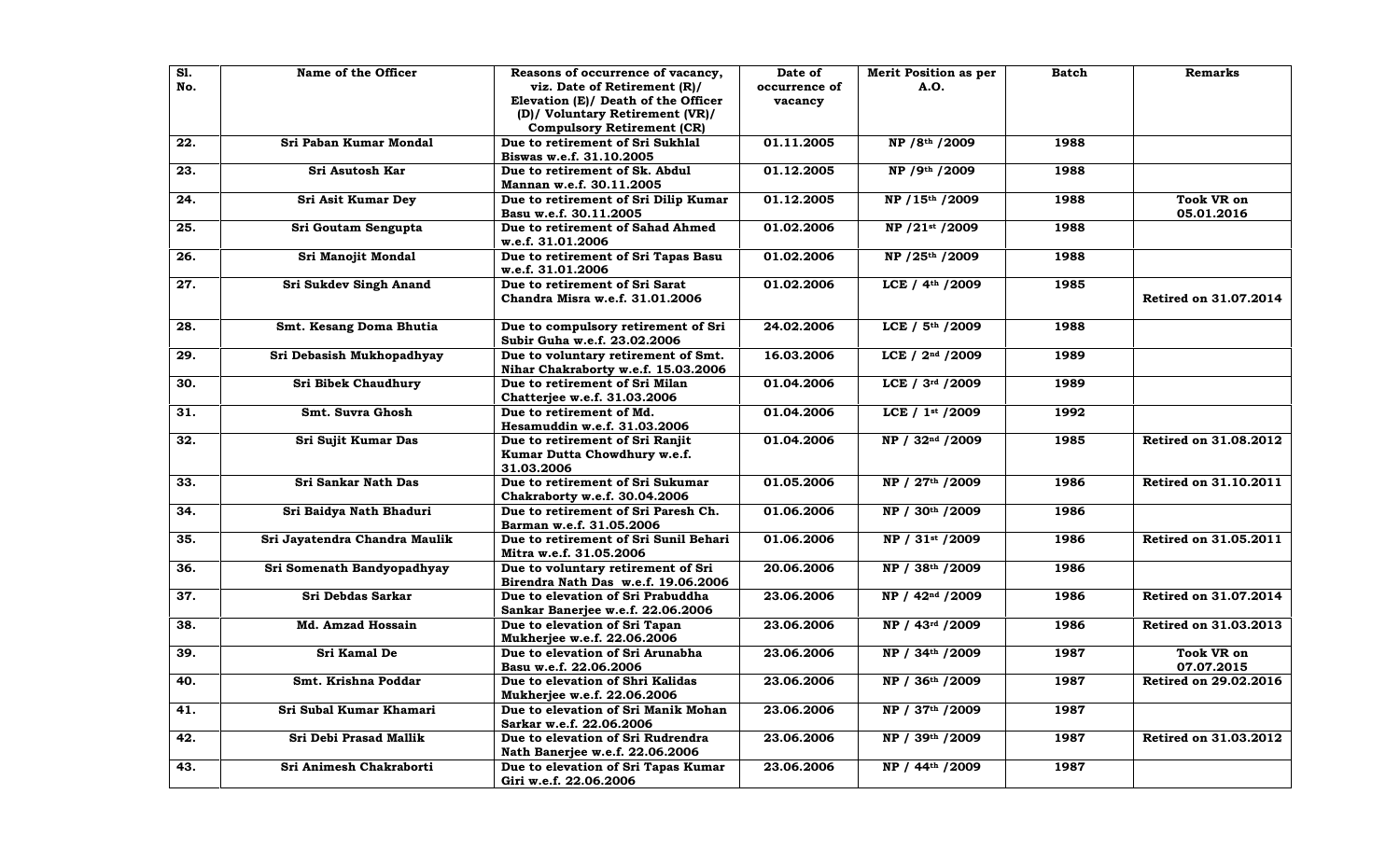| SI.<br>No. | Name of the Officer              | Reasons of occurrence of vacancy,<br>viz. Date of Retirement (R)/<br>Elevation (E)/ Death of the Officer<br>(D)/ Voluntary Retirement (VR)/<br><b>Compulsory Retirement (CR)</b> | Date of<br>occurrence of<br>vacancy | <b>Merit Position as per</b><br>A.O. | Batch | Remarks                         |
|------------|----------------------------------|----------------------------------------------------------------------------------------------------------------------------------------------------------------------------------|-------------------------------------|--------------------------------------|-------|---------------------------------|
| 44.        | Sri Asis Kumar Sikdar            | Due to elevation of Sri Kishore<br>Kumar Prasad w.e.f. 22.06.2006                                                                                                                | 23.06.2006                          | NP / 45th / 2009                     | 1987  |                                 |
| 45.        | Sri Sanjit Mazumdar              | Due to elevation of Shri Partha<br>Sakha Datta w.e.f. 22.06.2006                                                                                                                 | 23.06.2006                          | NP / 46th / 2009                     | 1987  |                                 |
| 46.        | Sri Prasun Kumar Bhattacharjee   | Due to elevation of Shri Prosenjit<br>Mondal w.e.f. 22.06.2006                                                                                                                   | 23.06.2006                          | NP / 47th / 2009                     | 1987  |                                 |
| 47.        | Smt. Sanghamitra Mukherjee       | Due to retirement of Shri S.K.<br>Majumdar w.e.f. 30.06.2006                                                                                                                     | 01.07.2006                          | NP / 48th / 2009                     | 1987  | <b>Took VR on</b><br>20.09.2014 |
| 48.        | Smt. Mitali Bandyopadhyay        | Due to retirement of Shri Dibyendu<br>Kr. Sinha w.e.f. 30.06.2006                                                                                                                | 01.07.2006                          | NP / 49th / 2009                     | 1987  |                                 |
| 49.        | Sri Shribas Chandra Das          | Due to retirement of Shri Jitendra<br>Narayan Roy w.e.f.31.07.2006                                                                                                               | 01.08.2006                          | NP / 50th / 2009                     | 1987  | Retired on 30.09.2015           |
| 50.        | Sri Bankim Chandra Chattopadhyay | Due to retirement of Shri Krishna<br>Gopal Roy w.e.f. 31.08.2006                                                                                                                 | 01.09.2006                          | NP / 51st / 2009                     | 1987  | Retired on 30.11.2015           |
| 51.        | Sri Saroj Tangluwa               | Due to retirement of Shri Bansari<br>Mohan Neogi w.e.f. 31.08.2006                                                                                                               | 01.09.2006                          | NP / 52 <sup>nd</sup> /2009          | 1987  | Retired on 31.08.2015           |
| 52.        | Sri Swapan Kumar Mahanty         | Due to retirement of Sri Nirmal<br>Kumar Biswas w.e.f. 30.09.2006                                                                                                                | 01.10.2006                          | NP / 28th / 2009                     | 1988  |                                 |
| 53.        | Sri Sandip Kumar Roychowdhury    | Due to retirement of Shri Partha<br>Sarathi Mukherjee w.e.f. 30.09.2006                                                                                                          | 01.10.2006                          | NP / 29th / 2009                     | 1988  |                                 |
| 54.        | Sri Sankar Brahma                | Due to V.R. of Sk. Abdul Motaleb<br>w.e.f. 31.10.2006                                                                                                                            | 01.11.2006                          | NP / 33rd / 2009                     | 1988  |                                 |
| 55.        | Mir Hasmat Ali                   | Due to retirement of Smt. Keya Basu<br>w.e.f. 30.11.2006                                                                                                                         | 01.12.2006                          | NP / 35th / 2009                     | 1988  |                                 |
| 56.        | Sri Lakshmi Kanta Das            | Due to retirement of Shri Nrisingha<br>Chatterjee w.e.f. 30.11.2006                                                                                                              | 01.12.2006                          | NP / 40th / 2009                     | 1988  |                                 |
| 57.        | Sri Swapan Kumar Dutta           | Due to retirement of Shri Tapas<br>Kumar Roy w.e.f. 31.12.2006                                                                                                                   | 01.01.2007                          | NP / 41st / 2009                     | 1988  |                                 |
| 58.        | <b>Golam Ambia</b>               | Due to retirement of Shri Kalyan<br>Kumar Dey w.e.f. 31.01.2007                                                                                                                  | 01.02.2007                          | NP / 45th / 2010                     | 1985  | Retired on 31.10.2013           |
| 59.        | Sri Amar Kanti Acharya           | Due to death of Siba Prasad<br>Chattopadhyay w.e.f. 27.03.2007                                                                                                                   | 28.03.2007                          | NP / 11 <sup>th</sup> /2010          | 1986  | <b>Retired on 31.12.2014</b>    |
| 60.        | Sri Sudeb Mitra                  | Due to retirement of Shri Prabir<br>Kumar Sarkar w.e.f. 31.05.2007                                                                                                               | 01.06.2007                          | NP / 21st / 2010                     | 1986  |                                 |
| 61.        | Sri Madhab Lal Dutta             | Due to retirement of Shri Bijon<br>Kumar Moitra w.e.f. 31.05.2007                                                                                                                | 01.06.2007                          | NP / 29th / 2010                     | 1986  | Retired on 28.02.2011           |
| 62.        | Sri Tapan Kumar Das - I          | Due to retirement of Shri Chitta<br>Ranjan Jana w.e.f. 31.07.2007                                                                                                                | 01.08.2007                          | NP / 41st / 2010                     | 1987  | <b>Retired on 30.09.2015</b>    |
| 63.        | Sri Amarendra Nath Ray           | Due to retirement of Shri Swapan<br>Kumar Hore w.e.f. 30.09.2007                                                                                                                 | 01.10.2007                          | NP / 3rd / 2010                      | 1988  | <b>Retired on 31.07.2016</b>    |
| 64.        | Sri Bibhas Ranjan De             | Due to retirement of Shri Purnendu<br>Bhattacharjee w.e.f. 31.10.2007                                                                                                            | 01.11.2007                          | NP / 4 <sup>th</sup> /2010           | 1988  |                                 |
| 65.        | Sri Biswanath Bhattacharya       | Due to retirement of Shri Kanai Lal<br>Chakraborty w.e.f. 31.10.2007                                                                                                             | 01.11.2007                          | NP / 7th / 2010                      | 1988  | Retired on 31.08.2015           |
| 66.        | Sri Asok Kumar Pal               | Due to death of Samya Set w.e.f.<br>15.11.2007                                                                                                                                   | 16.11.2007                          | NP / 8th / 2010                      | 1988  |                                 |